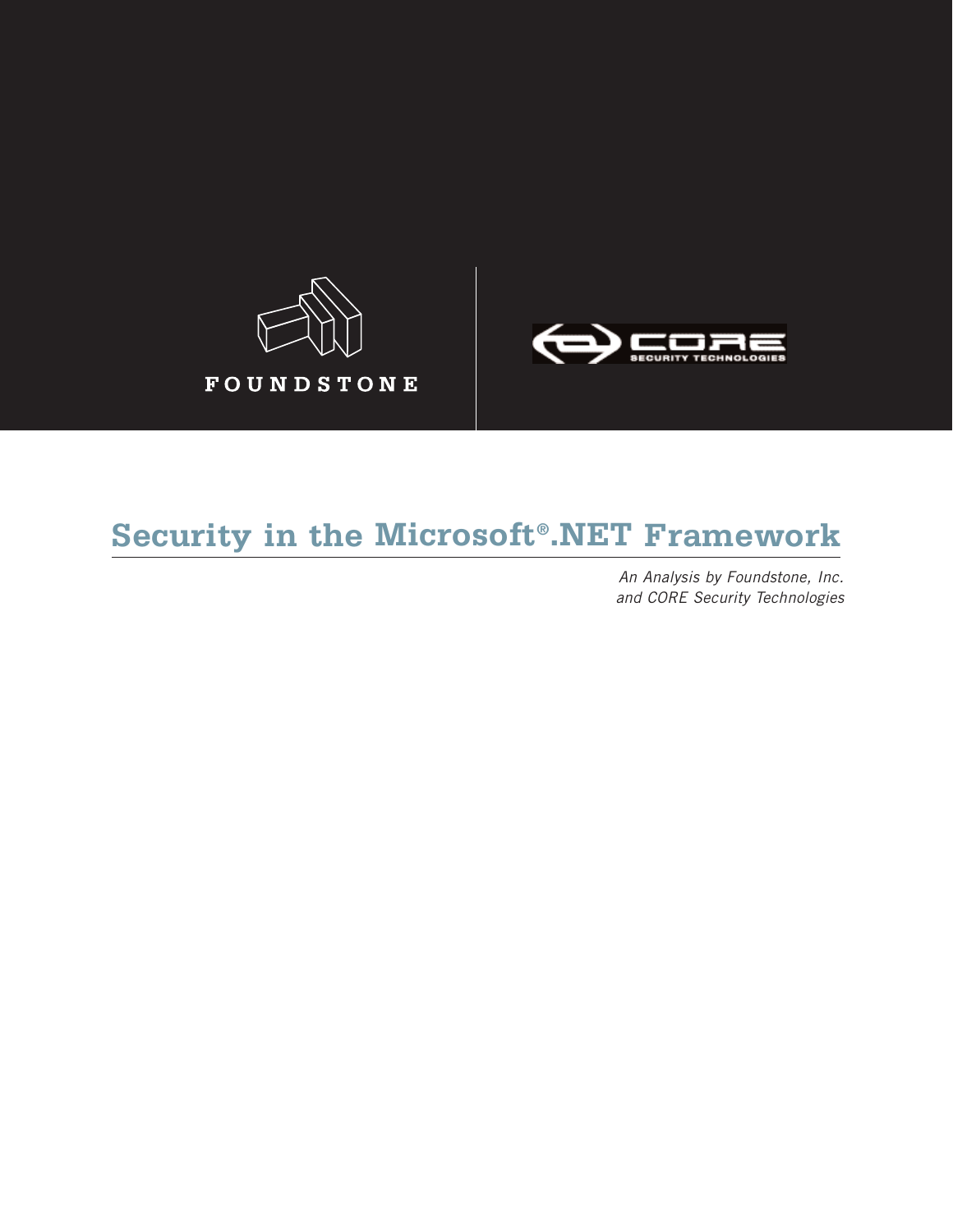**Security in the Microsoft® .NET Framework** *An Analysis by Foundstone, Inc. and CORE Security Technologies*

**This paper presents an overview of the security architecture of Microsoft's .NET Framework This paper is based on a long-term, independent security analysis performed by Foundstone, Inc. and CORE Security Technologies, beginning in the summer of 2000.** 

**Our analysis revealed that, used properly, the .NET Framework gives developers and administrators granular security control over their applications and resources; provides developers with an easy-to-use toolset to implement powerful authentication, authorization, and cryptographic routines; eliminates many of the major security risks facing applications today due to flawed code (such as buffer overflows); and shifts the burden from having to make critical security decisions—such as whether or not to run a particular application or what resources that application should be able to access—from end users to developers and administrators.**

**In the course of this document, we will explain how the .NET Framework's evidence- and role-based security features, code access security, verification process, cryptography support, isolated storage, and application domains work together to achieve these outcomes, providing a robust platform for developing and running all types of software applications, both client- and server-side. We conclude that the .NET Framework can provide organizations with greater assurance that their applications can resist known security attacks today and in the future.**

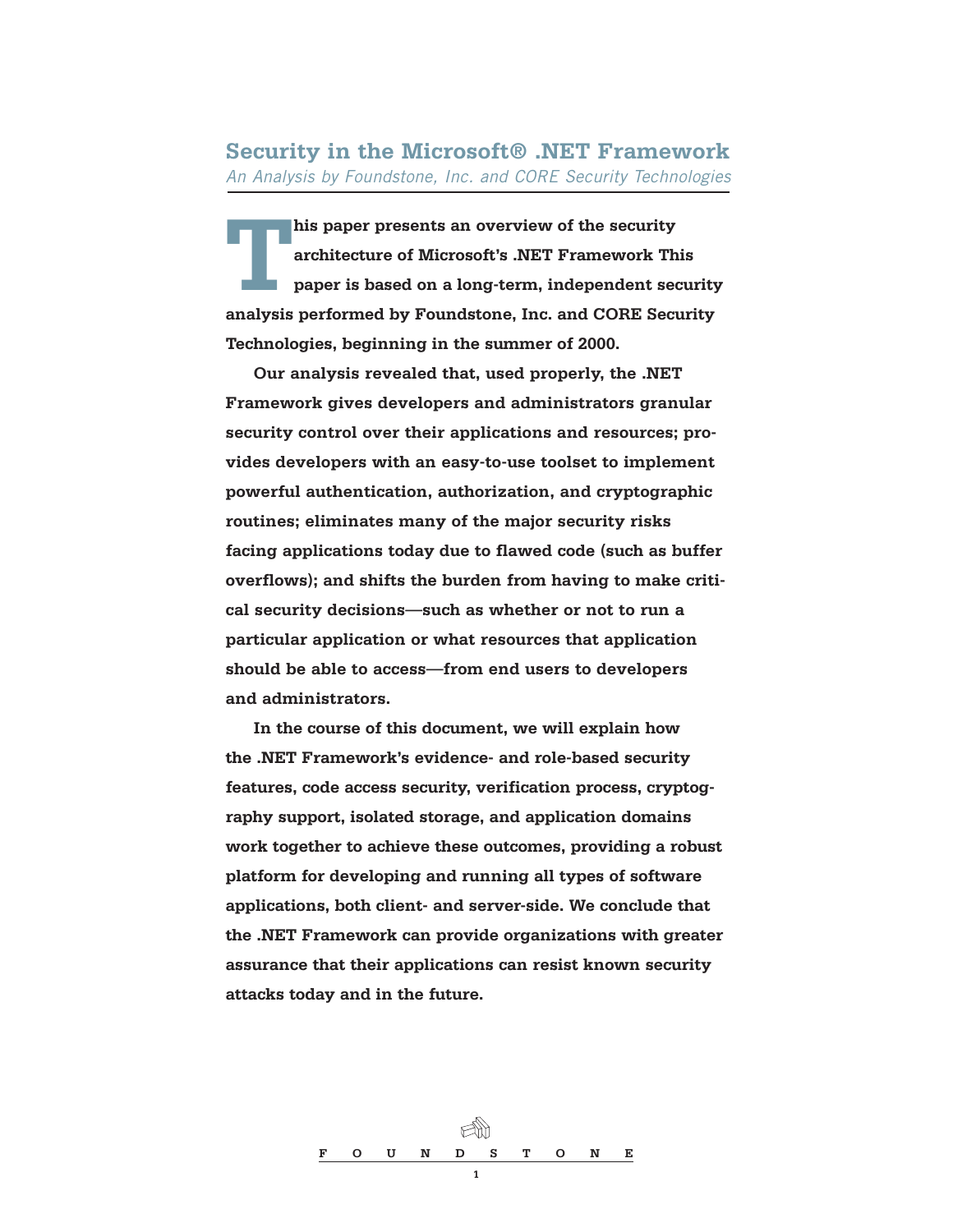## **Table of Contents**

| Background: The Problem of Application Security4                  |
|-------------------------------------------------------------------|
| A Solution: An Architecture for Managing Software Risk4           |
|                                                                   |
|                                                                   |
|                                                                   |
|                                                                   |
|                                                                   |
|                                                                   |
|                                                                   |
|                                                                   |
|                                                                   |
| Poor Design and Administration Can Still Lead to Security Risk 13 |
|                                                                   |
|                                                                   |

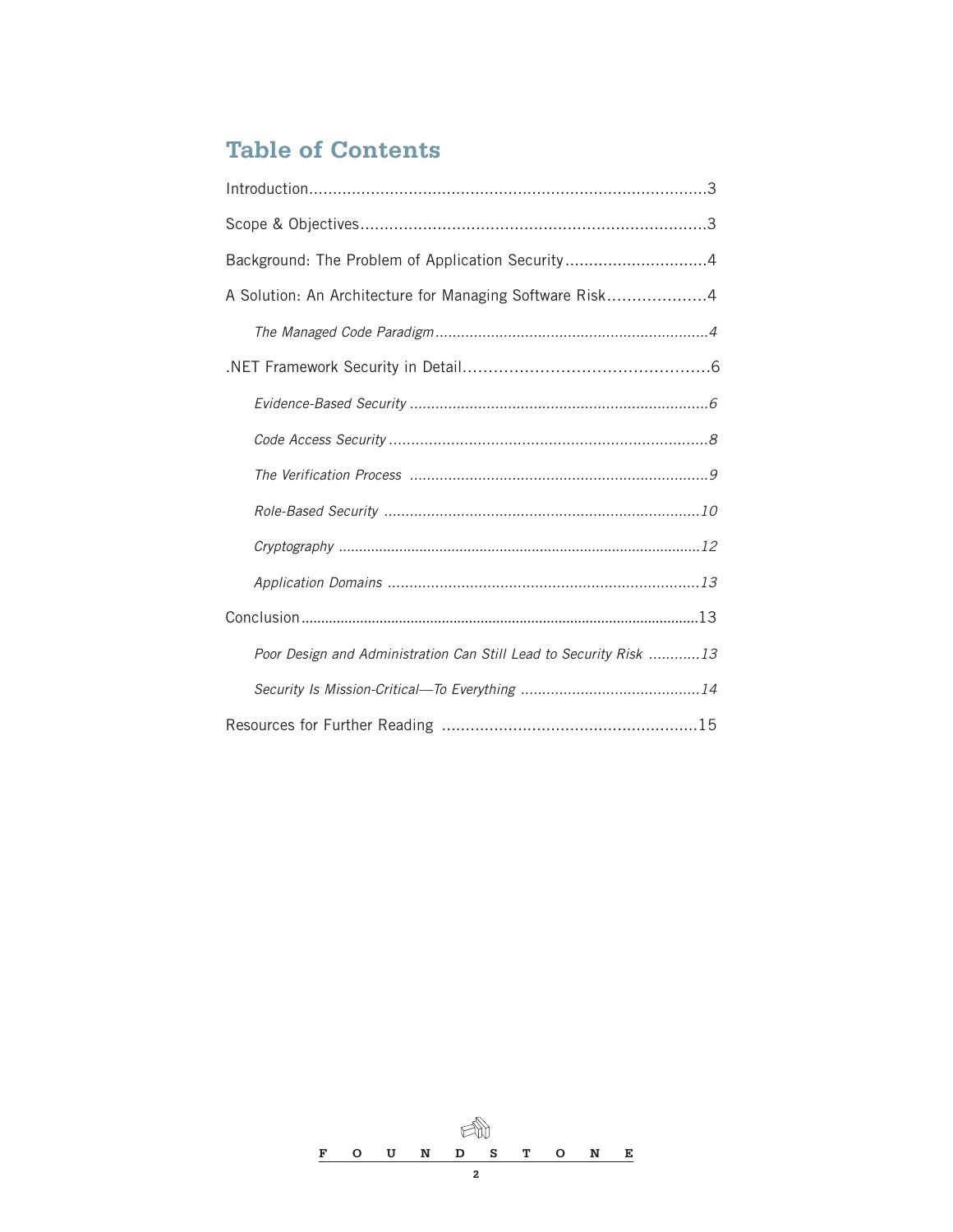## **Introduction**

From the early stages of the development of the .NET Framework, Foundstone, Inc. and CORE Security Technologies have assisted Microsoft Corp. with analyzing and assessing the security of its architecture and implementation.

Our analysis of the .NET Framework began in the summer of 2000, before the first beta release of the software and continued up through Beta 2. The entire engagement encompassed over 2,800 hours of rigorous, independent security auditing and testing by a team of ten experts, during which we had full access to the source code and Microsoft engineers and became intimately familiar with the security architecture of the .NET Framework, from design principles to code-level implementation.

The audit followed standard methodologies developed by Foundstone, Inc. and CORE Security Technologies over many years of experience testing, assessing, and securing complex software applications for organizations ranging from members of the Fortune 500 to newly-minted startups. We like to say that we have seen "the good, bad and the ugly" from our perch as security solution providers, and the .NET Framework bore the brunt of our collective knowledge during our year of exposure to its inner workings.

This white paper focuses on the broad security features of the .NET Framework. It is based largely on the results of the assessment we performed over the last year and our continued interaction with the .NET Framework development team. The thoughts and opinions expressed herein are solely our own independent observations based on rigorous analysis and testing of many builds of the software. It is our hope that this document will promote understanding of security in the .NET Framework, and convey our confidence in that architecture and its implementation.

## **Scope & Objectives**

In this document, we will review many of the common security challenges enterprises face during the design and development of software solutions, and outline how the .NET Framework provides a reasonable solution to these issues through its security architecture.

At all times, we will seek to make the complexities of .NET Framework security approachable to readers with at least a moderate technical background. We assume at least a basic familiarity with the .NET Framework, and do not spend inordinate time with background information on the basic technology involved. We provide many references for further reading at the end of this document for those seeking more deeply technical coverage of the .NET Framework.

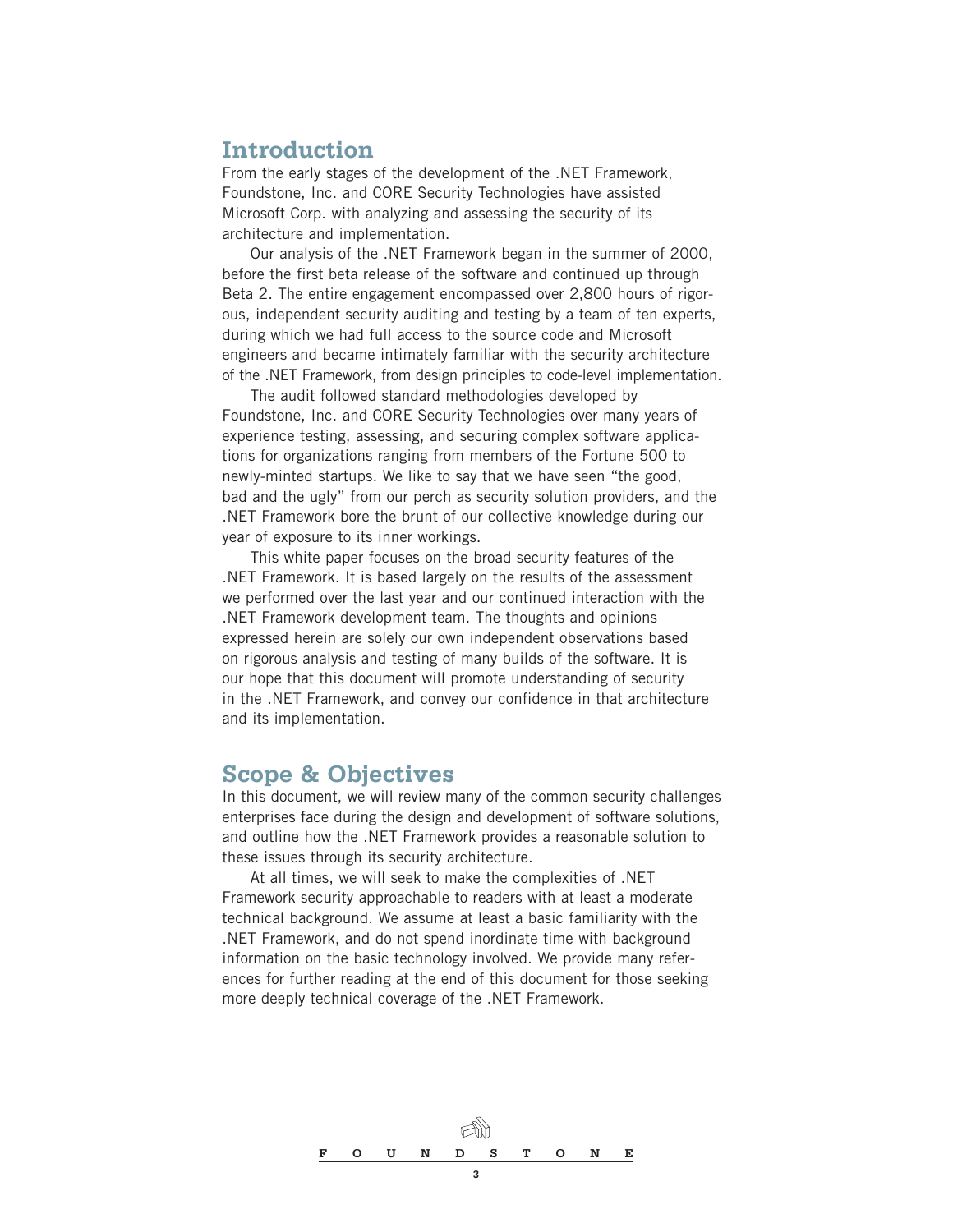## **Background: The Problem of Application Security**

Practically no one today questions that many software applications are mission-critical, especially those that are built using Internet-based technologies. They have evolved from simple, static, data-manipulation channels into complex, dynamic, transaction-oriented pillars of corporate commerce.

The ever-increasing complexity and functionality of modern software applications has driven an unfortunate and alarming counter-trend, however: a growing number of organizations have fallen victim to assaults against their software from internal and external interlopers.

## **A Solution: An Architecture for Managing Software Risk**

The managed code architecture of the .NET Framework provides a compelling solution to the problem of software application security. It transparently controls the behavior of code even in the most adverse circumstances, so that the risks inherent in all types of applications client- and server-side—are greatly reduced. In fact, used appropriately, we believe that it is one of the best platforms for developing enterprise and Web applications with strict security requirements.

At a high-level, the .NET Framework gives developers and administrators granular security control over their applications and resources; provides developers with an easy-to-use toolset to implement powerful authentication, authorization, and cryptographic routines; eliminates many of the major security risks facing applications today due to flawed code (such as buffer overflows); and shifts the burden from having to make critical security decisions—such as whether or not to run a particular application or what resources that application should be able to access—from end users to developers and administrators.

### *The Managed Code Paradigm*

Before we discuss in detail how the .NET Framework accomplishes this, it's helpful to first review the basic components of the Framework itself, including:

- Common language runtime
- Class libraries
- Assemblies

#### The Common Language Runtime

The *common language runtime* (CLR) is the engine that runs and "manages" executing code. Thus, from a security perspective, the CLR enforces the .NET Framework's restrictions on executing code and prevents it from behaving unexpectedly.

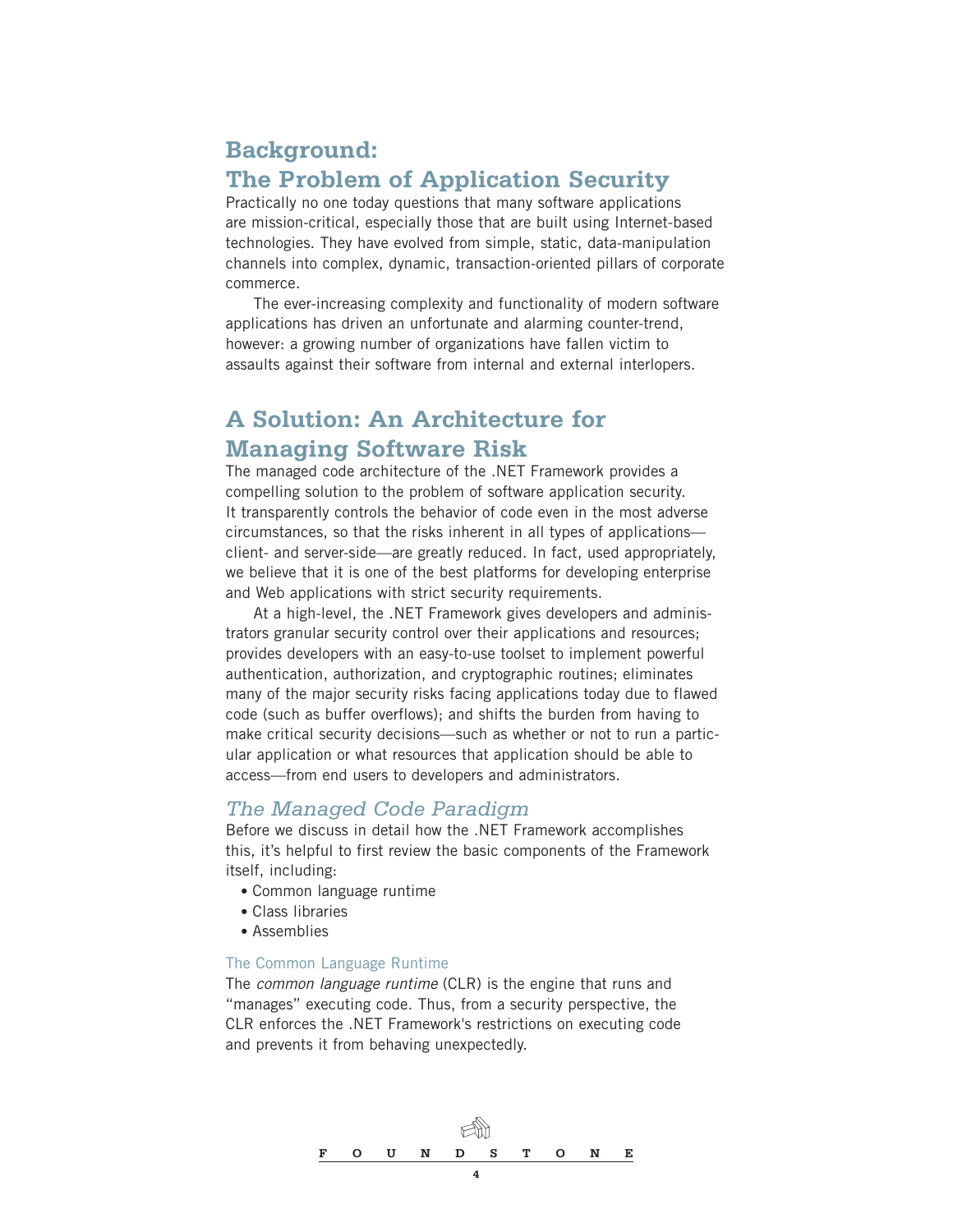More specifically, the CLR performs "just-in-time" compilation (JIT) when running managed code. JIT translates managed code into native code before it executes it. Since the JIT generates the code within the CLR, the CLR is uniquely positioned to ensure its security, something that can't be done with code executing unprocessed in the native environment.

#### The Class Libraries

The .NET *Framework class libraries* are a collection of reusable classes, or types, that developers can use to write programs that will execute in the common language runtime. These implement many important security features, including permissions (i.e., the right to access one or more system resources),, authentication mechanisms, and cryptographic protocols and primitives. The large majority of applications could benefit from this security simply by using these libraries, with no security-specific code required. We will discuss these features in more detail later in this document.

#### Assemblies

An *assembly* is an executable or DLL compiled using one of the .NET Framework's many language compilers. .NET Framework assemblies can be written in nearly every major programming language, including Visual Basic, C#, C++, J#, Perl, and COBOL, to name just a few. Thus, developers may program in the language most appropriate to their task and skill set, and the same security infrastructure will support them, regardless of their selection.

Assemblies contain the code that the runtime executes in the form of Microsoft Intermediate Language (MSIL). We previously discussed how the CLR JITs MSIL to native code, providing a unique vantage point from which to apply security to executing code. Assemblies also contain *metadata*, which the CLR uses to locate and load classes, lay out instances in memory, resolve method invocations, generate native code, enforce security, and set runtime context boundaries.

Through assemblies, the CLR and class libraries implement the managed code architecture of the .NET Framework. The remainder of this document discusses this managed code architecture in greater detail.

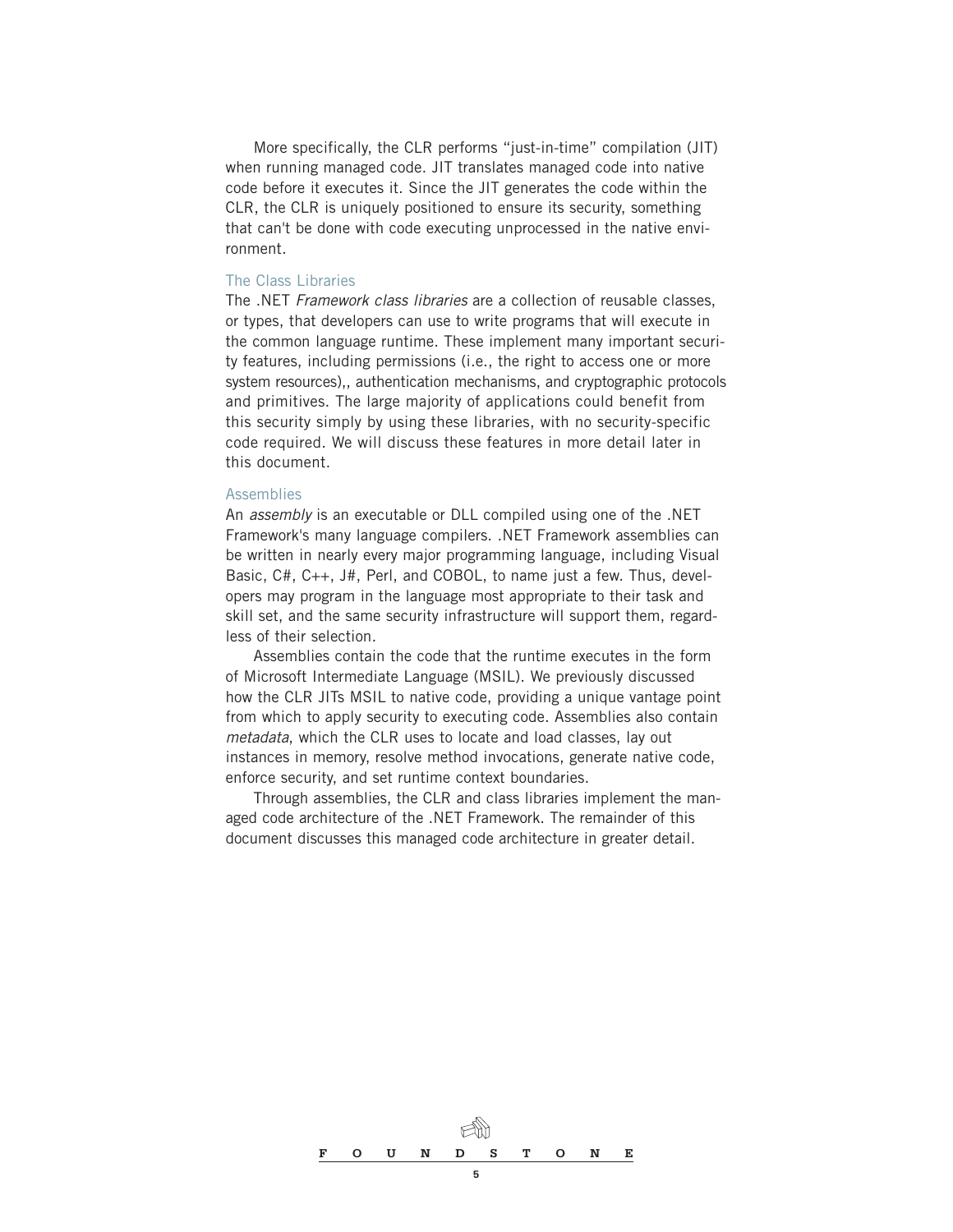## **.NET Framework Security in Detail**

The security architecture of the .NET Framework is composed of a number of core elements, including:

- Evidence-based security
- Code access security
- The verification process
- Role-based security
- Cryptography
- Application Domains

Each element is discussed in detail below.

#### *Evidence-Based Security*

The key elements of the .NET Framework evidence-based security subsystem include *policy, permissions,* and *evidence.*

#### **Policy**

Anyone with any experience in information systems security will tell you that security is impossible to attain in a vacuum—it must be driven by *policy*. All of the .NET Framework security thus rests ultimately on carefully defined, XML-inscribed policy. In essence, .NET Framework policy defines what resources code in executing assemblies may access, preventing software from errantly or maliciously harming the integrity of data. Policy in the .NET Framework is ubiquitous and well-secured from non-administrative users. It is installed automatically on every machine, for each user account, Optionally, it can be deployed across Windows domains via Group Policy.

The basic function of security policy in the .NET Framework is to match *permissions* to *evidence* (we will discuss both of these momentarily). The default security policy shipped with the .NET Framework was designed by Microsoft, and is intended to create a safe execution environment for a typical end user. It can also be customized by sufficiently privileged administrative accounts to address unique needs.

#### **Permissions**

*Permissions* lie at the root of policy. Permissions describe one or more resources and associated rights, and implement methods for demanding and asserting access. The .NET Framework includes permissions for the following objects: DataAccess; DNS; DirectoryServices; FileIO; EventLog; Environment; FileDialog; Registry; Reflection; Socket; Web; IsolatedStorage; UI; Printing; MessageQueue; and Security whose members include AllFlags, Assertion, ControlAppDomain, ControlDomainPolicy, ControlEvidence, ControlPolicy, ControlPrincipal, ControlThread, Execution, Infrastructure, NoFlags, RemotingConfiguration, SkipVerification, and UnmanagedCode. The developer may extend these permissions definitions to include application-defined resources and

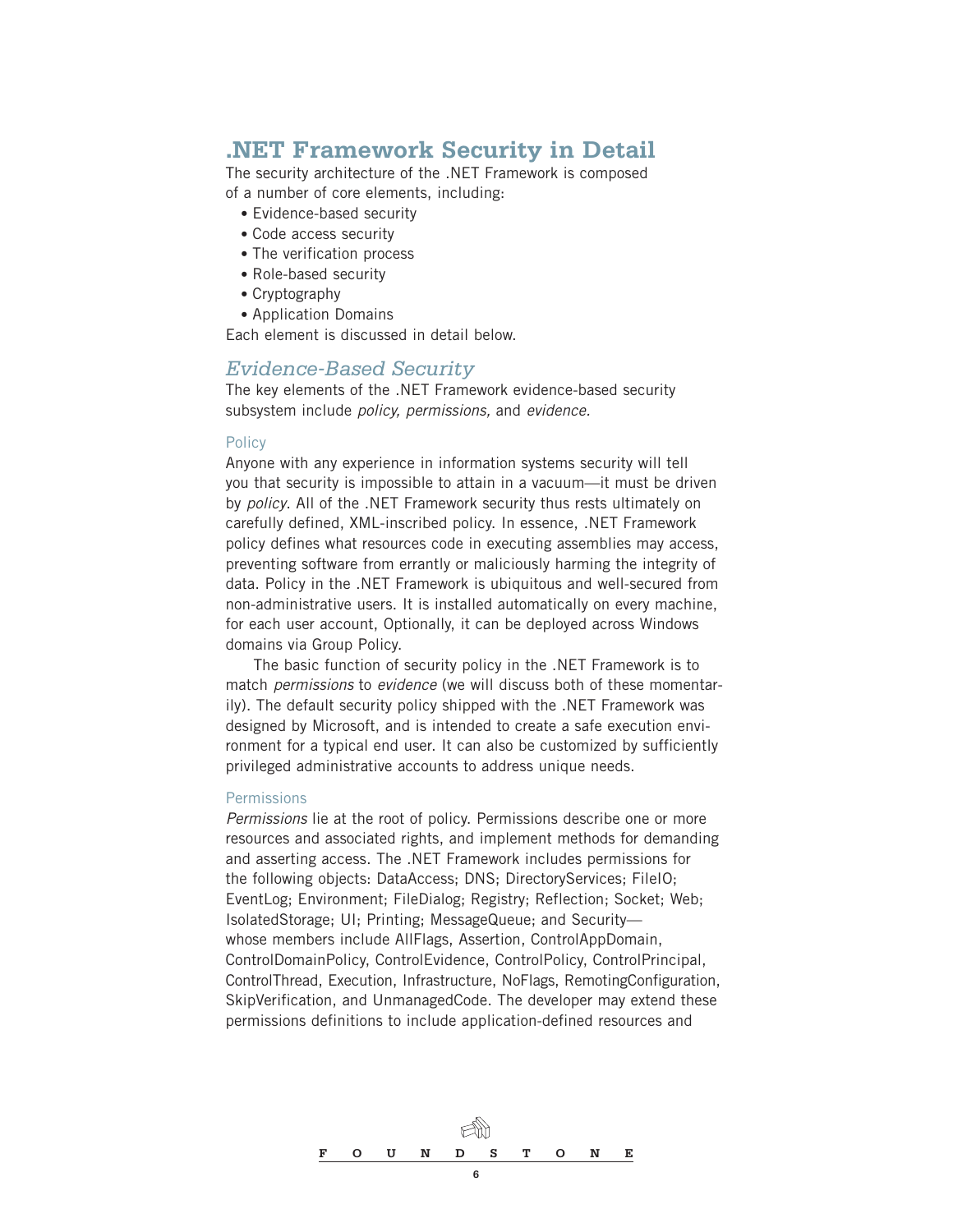methods for verifying access rights. This contrasts with other managed code architectures like Java 2, where such granular customizations cannot be made as easily.

Developers have some ability to control how their code reacts relative to permissions granted by policy by embedding *permission requests* within assemblies. There are three types of permission requests: Minimal, Optional, and Refuse. If policy does not grant an assembly everything listed in the "Minimal" set, the assembly will fail to load and will not run. Using the "Refuse" request, developers can explicitly decline access to resources that the application might otherwise be able to access but which it does not require in order to run. This means that developers can limit the scope of their application's permission set beyond even what the administrator-defined policies would allow. To the extent code can refuse permissions, it is exonerated for being involved in security problems that might arise involving those same permissions. This is a very granular capability compared to current managed code architectures like Java 2, and it allows code to be designed to run with least privilege.

#### Isolated Storage

Of all the permissions covered by evidence-based security, the IsolatedStorage permission is worth particular mention. This provides support for a special file storage mechanism that is built on top of the underlying file system, but ensures that different application's repositories are kept isolated from each other and specific file system characteristics are not revealed (such as path names, available drives, and so on). Using isolated storage, semi-trusted assemblies that are not granted the FileIO permission can still be allowed to locally store application-specific data. Thanks to the strict isolation and limited accessibility of these storage areas, however, they do so in a way that does not risk compromising the local file system or machine itself. This is particularly useful for running semi-trusted code (e.g. Internet applications), while granting the powerful functionality of local storage capabilities.

#### Evidence

At runtime, the CLR determines which permissions can be assigned to a particular assembly by evaluating that assembly's *evidence.* Evidence can come from a variety of sources resident within an assembly, or it can be gathered from the local execution environment. Sources of evidence include:

- Cryptographically sealed namespaces (strong names)
- Software publisher identity (Authenticode®)
- Code origin (URL, site, Internet Explorer Zone)

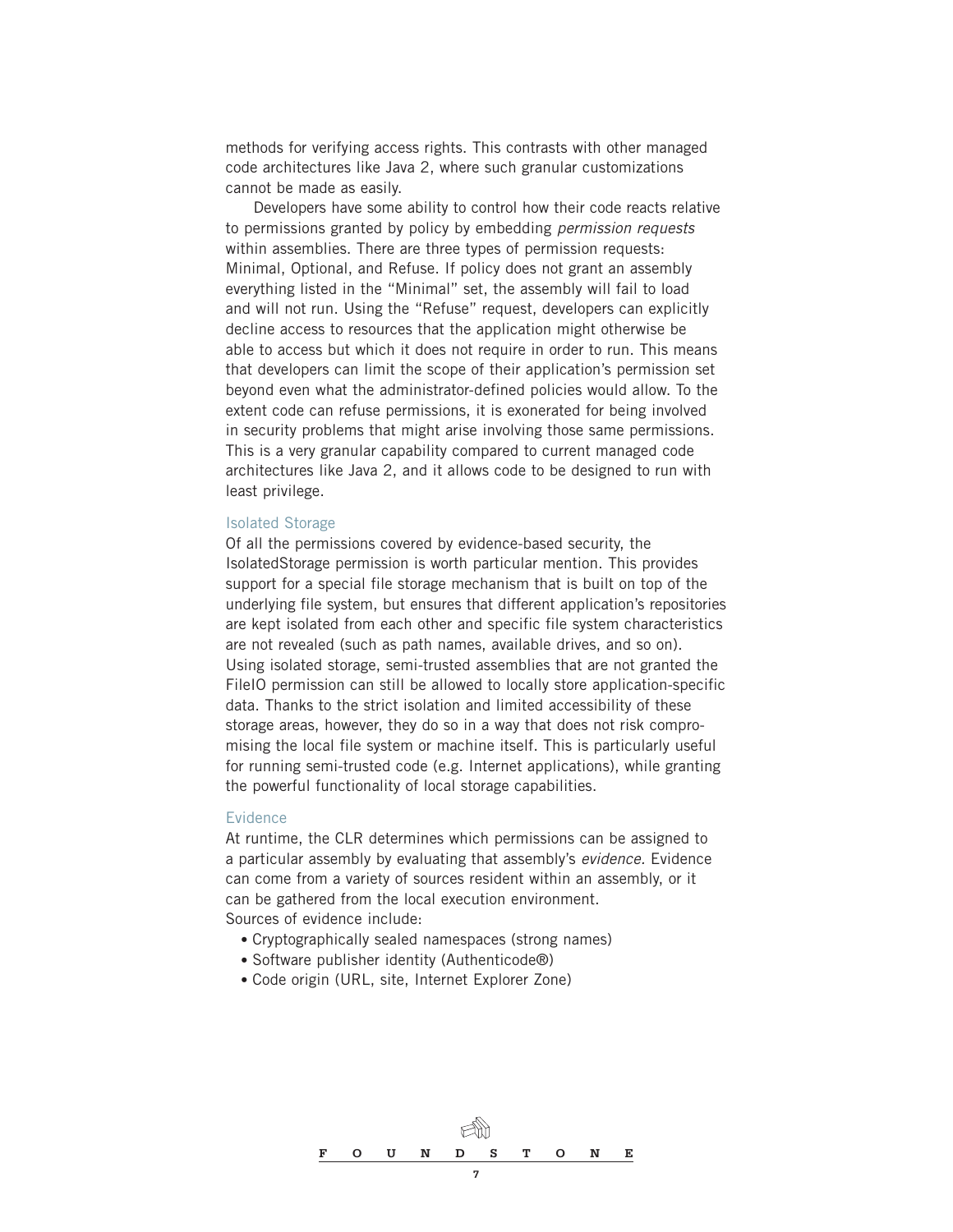#### Putting It All Together: Policy, Permissions, and Evidence in Action

So far, we have described each of the major components of the .NET Framework's evidence-based security model separately. It's important to note, however, that these components work together fluidly to provide an execution environment much different from what we are used to currently when we launch executables. With the .NET Framework, few security decisions have to be made at runtime by the user. The .NET Framework is already transparently ensuring that the code end users run enforces the design principles for the security of the application, ahead of time, relieving the end user from making important security decisions which he or she is most likely not qualified to make.

From the developer perspective, nearly all of the work involved is handled behind-the-scenes. As long as sufficient permissions<sup>1</sup> and properly configured policies cover all the resources involved, and as long as the developer uses managed code to access them, all of the required evidence-checking and policy enforcement is handled transparently.

#### *Code Access Security*

*Code access security* (CAS) is the enforcement engine that ensures assembly code does not exceed its granted permissions while executing on a computer system. As managed code assemblies are loaded for execution, they are associated with a corresponding set of permissions. If a method in an assembly needs permission to access a resource, the code providing access to that resource will *demand* the appropriate permission object. When this occurs, a *stack walk* is initiated. This checks that each assembly in the call-chain has the demanded permission granted to it, not just the immediate caller. If any of the callers fail this test, a security exception is generated and the requested operation is not performed. Stack walking prevents "luring attacks" in which untrustworthy code attempts to "trick" code in another assembly, with greater access rights, to call a protected object and bypass security restrictions.

When using .NET Framework class libraries on resources for which policies and permissions are already defined, this work is all handled behind the scenes. There are two mechanisms by which developers can actively force permissions checks: imperative and declarative. Imperative checks are simply runtime method calls to the core security engine requesting a demand or to override portions of the stack walk operation. Declarative security checks are essentially the same. However they are expressed as custom attributes that are evaluated at compile time and embedded in metadata. Declarative checks cover the same operations as imperative, plus they allow for a few additional checks that are implemented strictly at JIT-time.

Under certain circumstances, code may need to call a permission's *assert* method in order to limit subsequent stack walks to this code's

<sup>1</sup> Remember, the minimal, optional, and refuse permission requests are strictly supplementary.

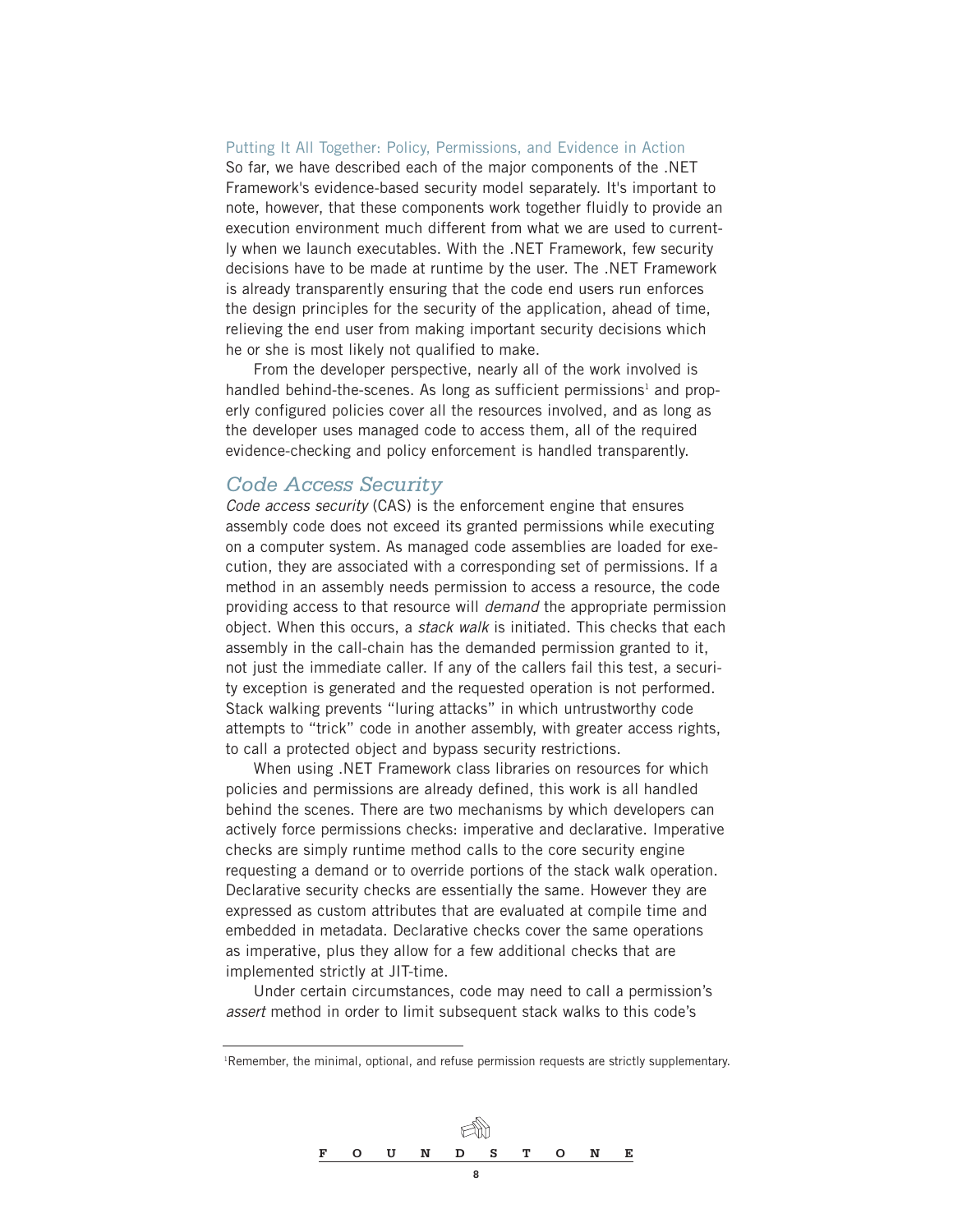stack frame. This will allow it to access certain resources even when the method's callers do not have proper permissions. For example, the code providing file access will typically demand its callers have the FileIO permission, but then assert the Unmanaged code permission to access the underlying Windows file system. This technique should be used sparingly and is only available to highly trusted code granted the Assertion permission. Note that the assertion operation is fine-grained and only applies to the permission asserted

Code access security thus sets an extraordinarily high bar for intruders to surmount when attempting to abuse the behavior of running code.

#### *The Verification Process*

There is one final step in ensuring the runtime safety of managed code. This is known as the *verification process*. During JIT compilation, the CLR verifies all managed code to ensure memory type safety. This eliminates the risk of code executing or provoking "unexpected" actions that could bypass the common application flow and circumvent security checks.

The verification process prevents common errors from occurring, such as using an integer as a pointer to access arbitrary memory locations, treating an object as a different type to allow the reading of private state or memory outside the object boundary, accessing a private field or method from outside its class, accessing a freshly created object before it has been initialized to cause incorrect operation or to access residual information in memory. Buffer overflows (supplying parameters that exceed the size expected by the called method), referring to memory containing anything other than defined variables or method entry points, referencing stack locations outside the allocated stack frame (invalid references), and transferring execution to arbitrary locations within a process are also prevented by the verification process. These common programming mistakes underlie a significant majority of today's security vulnerabilities, and no longer pose a threat within the type safe, managed environment provided by the .NET Framework. This in itself is probably one of the most compelling outcomes of designing applications using the .NET Framework.

#### A Note on Unmanaged Code

Code that runs outside the control of the CLR is referred to as "unmanaged" code. Unmanaged code by definition is not constrained by the security measures of the CLR, and is thus capable of obtaining unauthorized access to resources in the native environment via traditional attacks.

Fortunately, most applications never will need to call native code directly. The .NET Framework class libraries implement managed code wrappers for many unmanaged code methods (i.e. Win32 API calls). These managed code wrappers take care of verifying the caller permissions and parameters and call the appropriate unmanaged code.

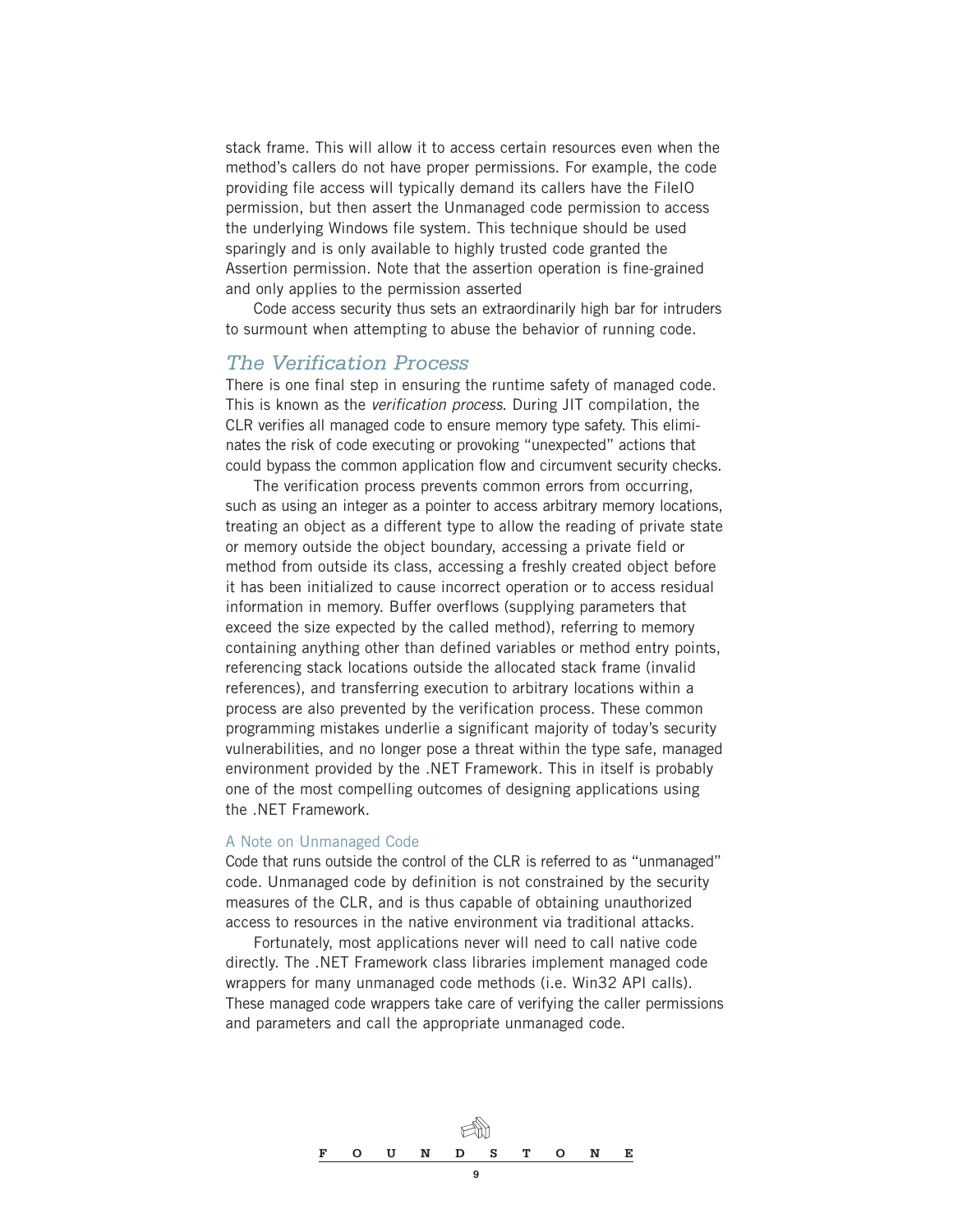## *Role-Based Security*

Up to this point, our discussion has been focused on how the security of the .NET Framework's code execution model relies heavily on evidence read from within an assembly or the local environment. *Role-Based Security* defines the way the .NET Framework establishes identity, and permits or denies that identity to access resources. These two processes are frequently referred to as *authentication* and *authorization*, the linchpins of secure application design for Web applications.

#### **Authentication**

Role-Based Security gives developers the freedom to construct highly customized authentication scenarios for their applications. All of the most common authentication routines are available to .NET Frameworkbased applications via a diverse range of *authentication providers*. These are code routines that verify credentials, create the proper Identity and Principal object, and attach it to the request's context. Once the user identity is determined, authorization decisions can be made when accessing resources. Authentication providers can also offer other functionality, such as cookie generation for session state maintenance. Authentication providers supported by the .NET Framework include:

- **Forms-based (Cookie) Authentication:** Using this provider causes unauthenticated requests to be redirected to a specified HTML form using client side redirection. The user can then supply logon credentials, and post the form back to the server. If the application authenticates the request (using application-specific logic), ASP.NET issues a cookie that contains the credentials or a key for reacquiring the client identity. Subsequent request are issued with the cookie in the request headers, which means that subsequent manual authentications are unnecessary. The credentials can be custom checked against different sources, such as a SQL database or a Microsoft Exchange directory. This authentication module is often used when you want to present the user with a logon page.
- **Passport Authentication:** This is a centralized authentication service provided by Microsoft that offers a single logon facility and membership services for participating sites. ASP.NET, in conjunction with the Microsoft Passport Software Development Kit (SDK), provides functionality similar to Forms Authentication for Passport users.
- **IIS:** Microsoft's IIS server provides several built-in authentication mechanisms. These can be used to provide authenticated identities to IIS-hosted applications. If there are corresponding Windows accounts, IIS can also provide automatic account mapping based on the authenticated identity. Supported authentication mechanisms include Basic Authentication, NTLM, Kerberos, Digest Authentication, and X.509 Certificates (with SSL).
- **Windows Authentication:** Windows supports a number of authentication mechanisms that can be used by applications via the SSPI subsystems. These include Kerberos, NTLM, and X509 Certificates.

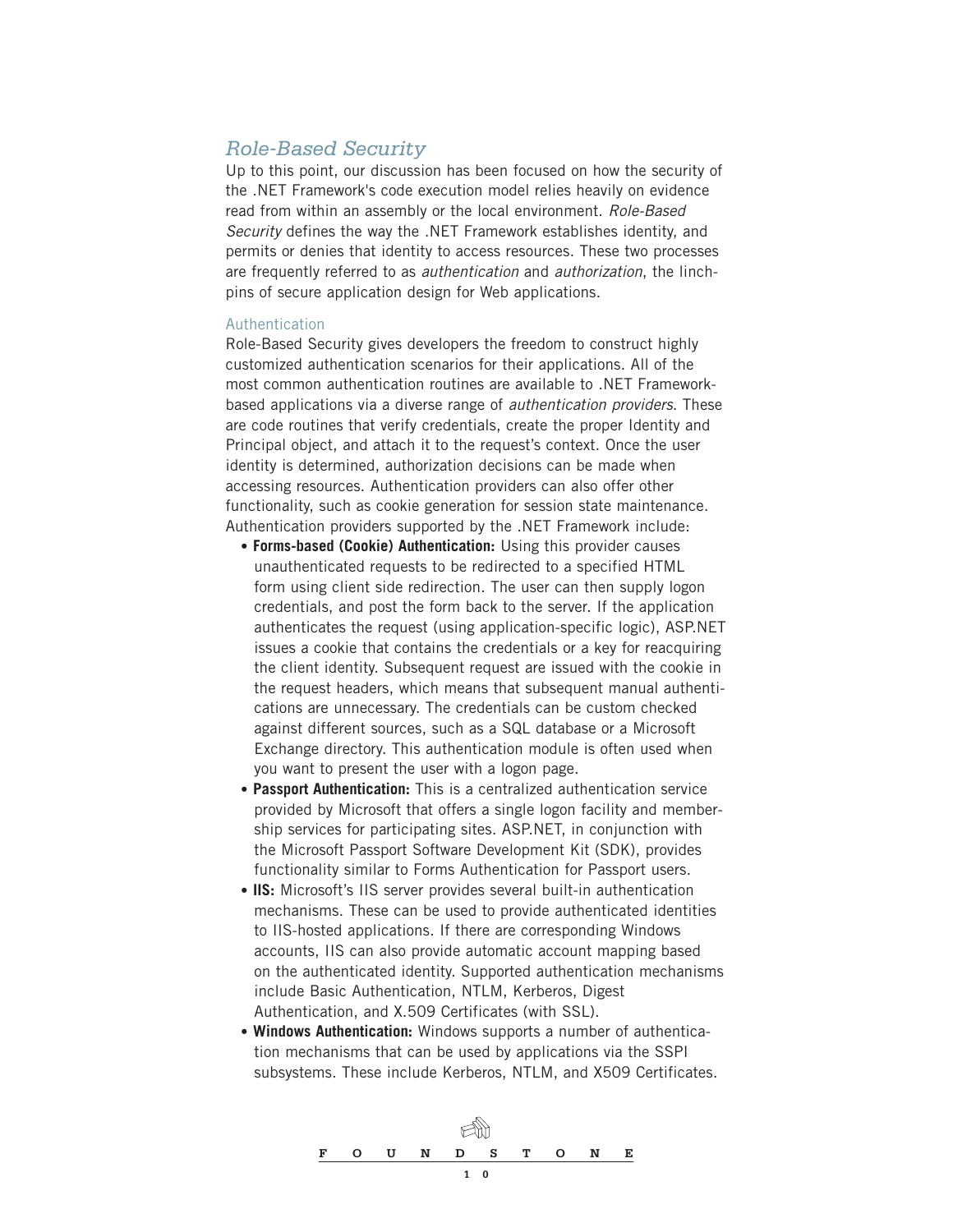Developers can additionally write custom authentication and authorization code (for example, by combining IIS Anonymous authentication with ASP.NET's Form Authentication provider), or use one of the standard authentication modules already available in the ASP.NET Framework (by combining IIS NTLM or Kerberos authentication with ASP.NET's Windows authentication provider). Authentication providers can be configured per application and per virtual directory.

#### Authorization

Once identity is established reliably using one of these well-known methods, access to resources can be authorized through a similarly extensible and flexible architecture. ASP.NET provides two different methods of authorization to application code:

- File Authorization, where the request location is mapped to the physical file, denying or granting access by matching the file's ACLs with the identity making the request<sup>2</sup>
- URL Authorization, where access can be granted or revoked specifically by mapping users and roles to pieces of the URI namespace, including the request method (GET, HEAD, POST, etc.) For example, to restrict access to the URL

"http://servername.com/adminpage.aspx" to users in the role "Admin," one could perform the following runtime role checks in code:

if(HTTPContext.IsCallerInRole("Admin"){ … } )

#### Principal and Identity

The .NET Framework provides a rich and robust object model for identity using its Principal and Identity concepts. A Principal represents the security context under which the code is running while an Identity represents the identity of the user associated with that security context. Normally, an Identity will be created after a user's successful authentication and attached to a Principal that will in turn be associated with an execution context. Code running in a specific context can then query the Principal about the Identity role(s), allowing or denying permissions according to role membership.

This architecture is flexible enough to permit custom definitions of roles, identities, and principals. For example, it is possible to map identities to username/password pairs stored in a database or text file. Implementing the GenericPrincipal object allows for these highly customized, platform-independent authorization scenarios.

Alternatively, .NET Framework can leverage the traditional Windows security subsystem via the WindowsPrincipal object, allowing the easy mapping of roles to existing Windows user accounts and groups.

Of course, the .NET Framework is capable of performing *impersonation* of client requests to access resources. Impersonation remains one of the key differentiators between Windows-based authorization architectures

<sup>2</sup> File authorization is used only in conjunction with Windows Authentication, since other authentication mechanisms typically do not set a per-user Windows access token.

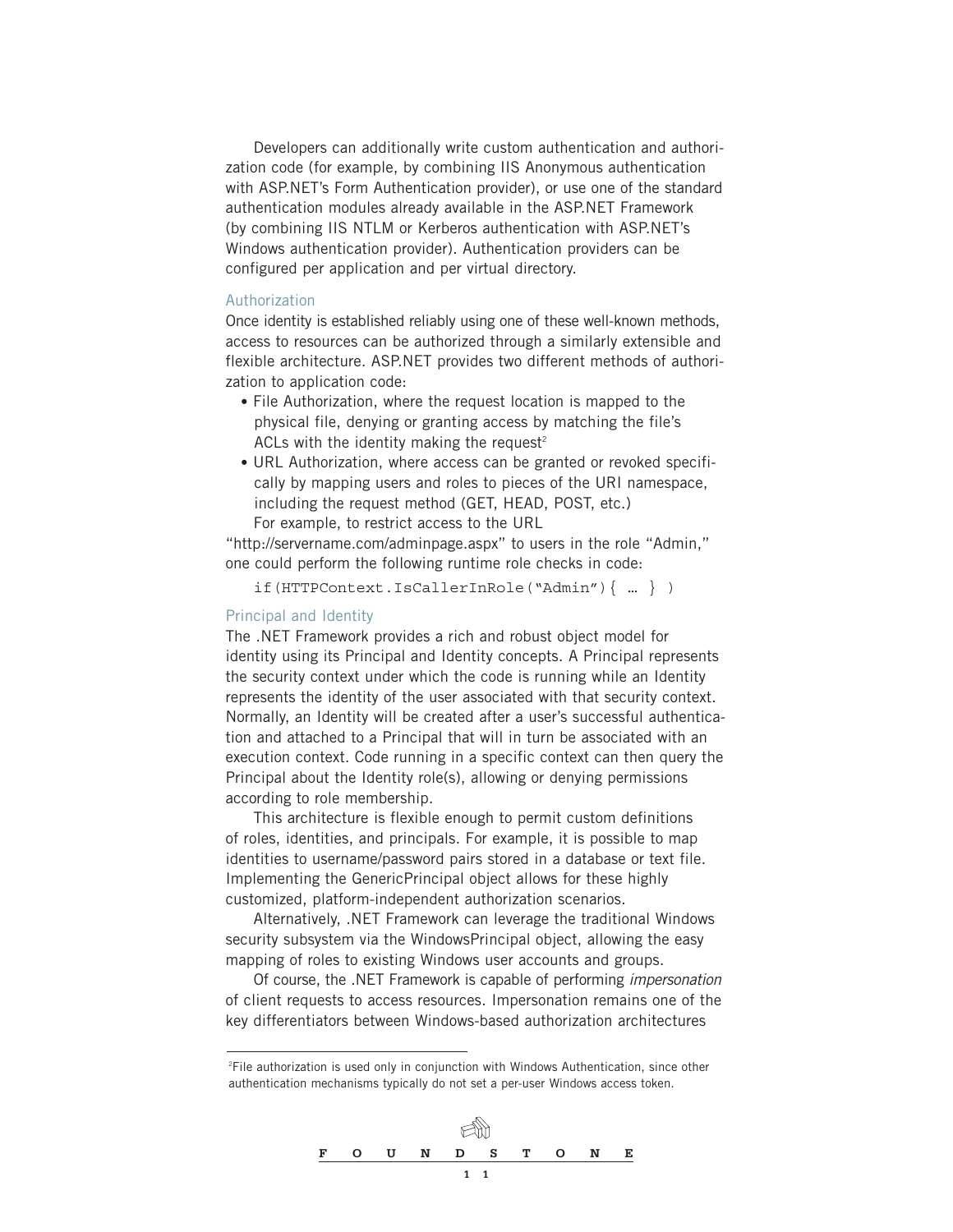and competitive solutions like UNIX and Linux, and allows solutions architects to keep identity tied to one user account throughout the flow of an application, rather than periodically handing off control to the process under which the application runs.

Impersonation in ASP.NET can be implemented in two different ways:

- Per-request impersonation, which means that an application can run with the privileges of the identity making the request. This helps in reducing the impact of possible security breaches while improving auditing capabilities.
- Application-level impersonation, where the worker process running the application does so using the identity of a user specified in the configuration, diminishing the impact of application compromise by isolating and protecting other applications sharing the same server and system (i.e. application compromise doesn't necessarily leads to system compromise)<sup>3</sup>.

Impersonation gives ASP.NET applications granularity and flexibility when accessing resources, homogeneously across the .NET Framework.

### *Cryptography*

Similar to the ready availability of simple authentication and authorization features within the .NET Framework, cryptographic primitives are also easily accessible to developers via stream-based managed code libraries for encryption, digital signatures, hashing, and random number generation. Wrappers for most CryptoAPI functionality are also available. Algorithm support includes:

- RSA and DSA public key (asymmetric) encryption
- DES, TripleDES, and RC2 private key (symmetric) encryption
- MD5 and SHA1 hashing

Besides the supported primitives, the .NET Framework supports encryption by means of cryptographic streaming objects based on the implemented primitives and various feedback modes. It also supports digital signatures, message authentication codes (MACs)/keyed hash, pseudo-random number generators (PRNGs), and authentication mechanisms. New or pre-standard primitives as SHA-256 or XMLDSIG are already supported. ASP.NET includes well-integrated support for signing and encrypting cookie content addressing long-standing sensitive issues of Web application security.

The ready availability and more than complete breadth of such libraries will hopefully drive more widespread reliance on the cryptography to fortify the security of everyday applications. Based on our own experiences, we can confidently state that well-implemented cryptography dramatically increases the security of many aspects of a given application.

<sup>&</sup>lt;sup>3</sup>It should be noted that credentials are stored in configuration in cleartext; a more appropriate way to achieve this is to configure the anonymous account or to call into a ServicedComponent running as a fixed identity in a COM+ server application.

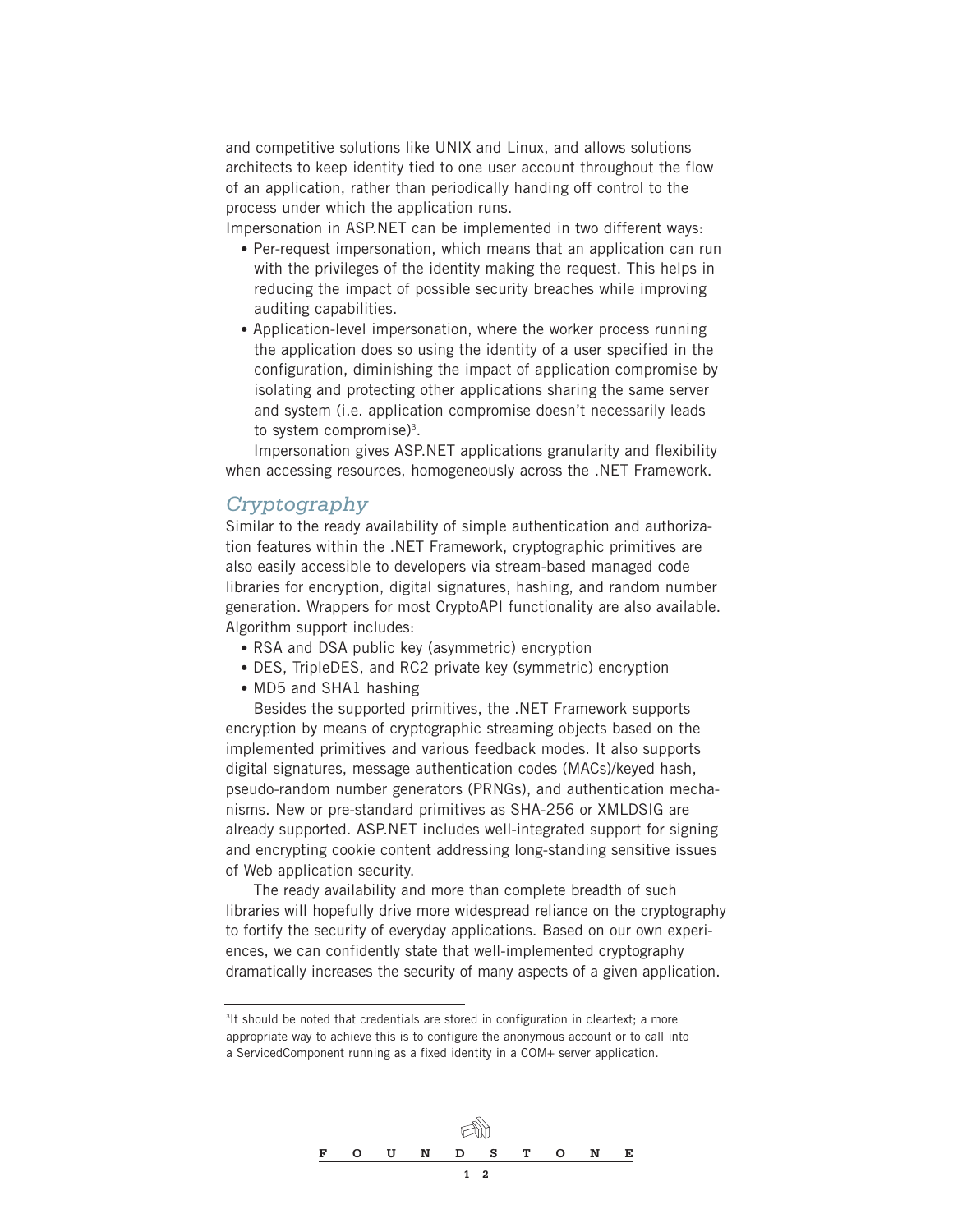## *Application Domains*

Finally, the .NET Framework offers a compelling new way to segregate portions of applications through what is known as *application domains*. Usually, operating systems provide this isolation by running each application in a separate process, each one having a different address space, preventing them from directly interfering with each other. Unfortunately for highly loaded servers, processes are expensive in terms of system performance, and it may be prohibitive to run an individual process for each user that is accessing the server.

Thanks to the type-safety of verified managed code (which ensures, among other things, that the code cannot access or jump to arbitrary addresses in memory), the CLR is able to provide a great level of isolation *within* the process boundary. A single process can contain several application domains, with different evidence-based trust levels and associated principals, without danger of any kind of malicious interference between them. Code running in one domain cannot directly affect other applications in the same process, or access other application resources. All managed code is loaded into a single application domain and run according to that domain's security policy.

All in all, application domains are a tremendous boon for Application Service Providers and IT departments hosting networked applications. They offer powerful security control at a fraction of the resource costs of existing solutions.

## **Conclusion**

There is a lot more detail we'd like to cover about the security of the .NET architecture, but we'd need several more whitepapers. We conclude with two parting thoughts.

## *Poor Design and Administration Can Still Lead to Security Risk*

As we have shown throughout this paper, the .NET Framework transparently implements a great deal of security infrastructure via the key components of its security architecture. However, it still does not eliminate the need to thoughtfully design an application with security in mind. As with any application development environment, when implementing code that involves custom permission objects, authorization mechanisms, or any security-relevant functionality, the developer must be familiar with the .NET Framework's security architecture in order to ensure that the design principles are enforced.

In particular, unsafe usage of permission's security assert method must be avoided. We recommend strategically consolidating and unifying permission demands or asserts within an application to improve security and code auditing capabilities.

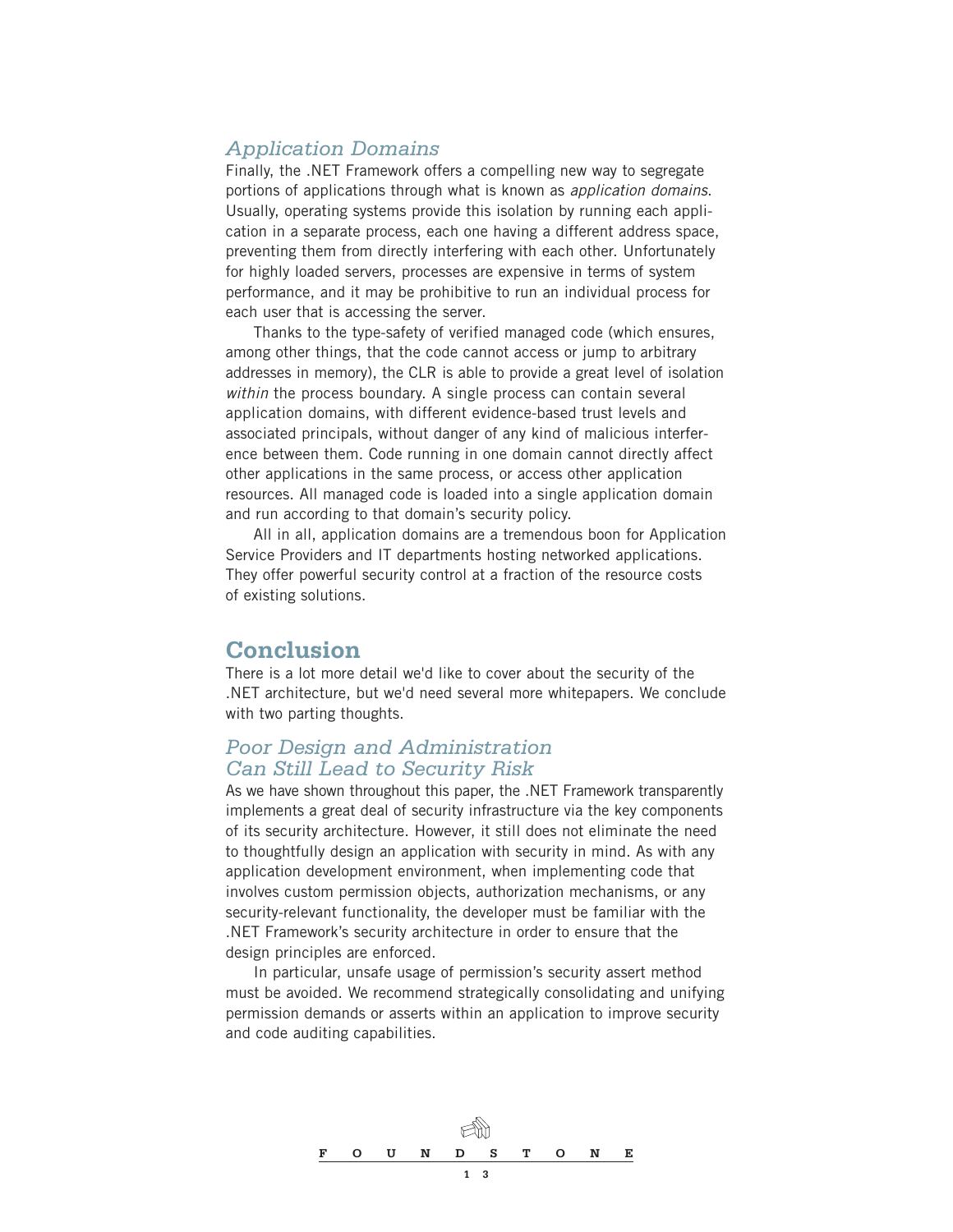Another potentially sensitive design concern arises when implementing additional cryptographic functionality within the .NET Framework. Special care must be taken at these junctures, as design or implementation errors here may expose not only a new component's security, but also the security of other components that rely on common cryptographic elements. For example, one could design an application using cookie authentication in a manner that would make it feasible for outside parties to run chosenplaintext cryptographic attacks against the authentication mechanism.

Besides application design, deployment and administration are critical to security. The networks and systems on which .NET Frameworkbased applications run are still potentially vulnerable, and must be secured according to best practices (strong account management policies, disable unnecessary services, regularly install patches, and so on). No managed code paradigm can account for sloppy system administration. Although the .NET Framework transparently eliminates many common code-level errors, it is powerless to prevent issues arising from inappropriately assigned account privileges, misconfigured resource access control lists, and similar errors in configuration.

Furthermore, as we have shown, unmanaged code continues to operate outside of the constraints of the .NET Framework security model, and can still be hazardous. Applications architects who rely on unmanaged code cannot enjoy the full security benefits provided by the managed environment. As a general rule, unmanaged code should be avoided, to be used only as a last resort, and subject to a thorough security review. Indiscriminate and improper calls to unmanaged code is one of the biggest potential points of failure in terms of the overall security of a .NET Framework application.

#### *Security Is Mission-Critical—To Everything*

Security is but one part of the overall story of the .NET Framework, but a critically important one. As we have discussed in this paper, security is mission-critical to all networked systems today, and .NET Framework can, if used correctly, provide developers, administrators, and end users with much-needed assurance that their applications are resistant to common attacks, now and in the future. The .NET Framework delivers this assurance through novel approaches to managing software behavior, including evidence- and role-based security features.

We at Foundstone and CORE hope that this brief exploration of the .NET Framework security architecture has been informative and helpful to those of you who will design and build the next generation of software. Based on our own analysis and extended interactions with the .NET Framework architects at Microsoft, we are confident that application security can improve as the migration towards the .NET Framework continues, and also in the resources and motivation of the .NET Framework team to address security with the utmost priority as the computing technology continues to evolve.